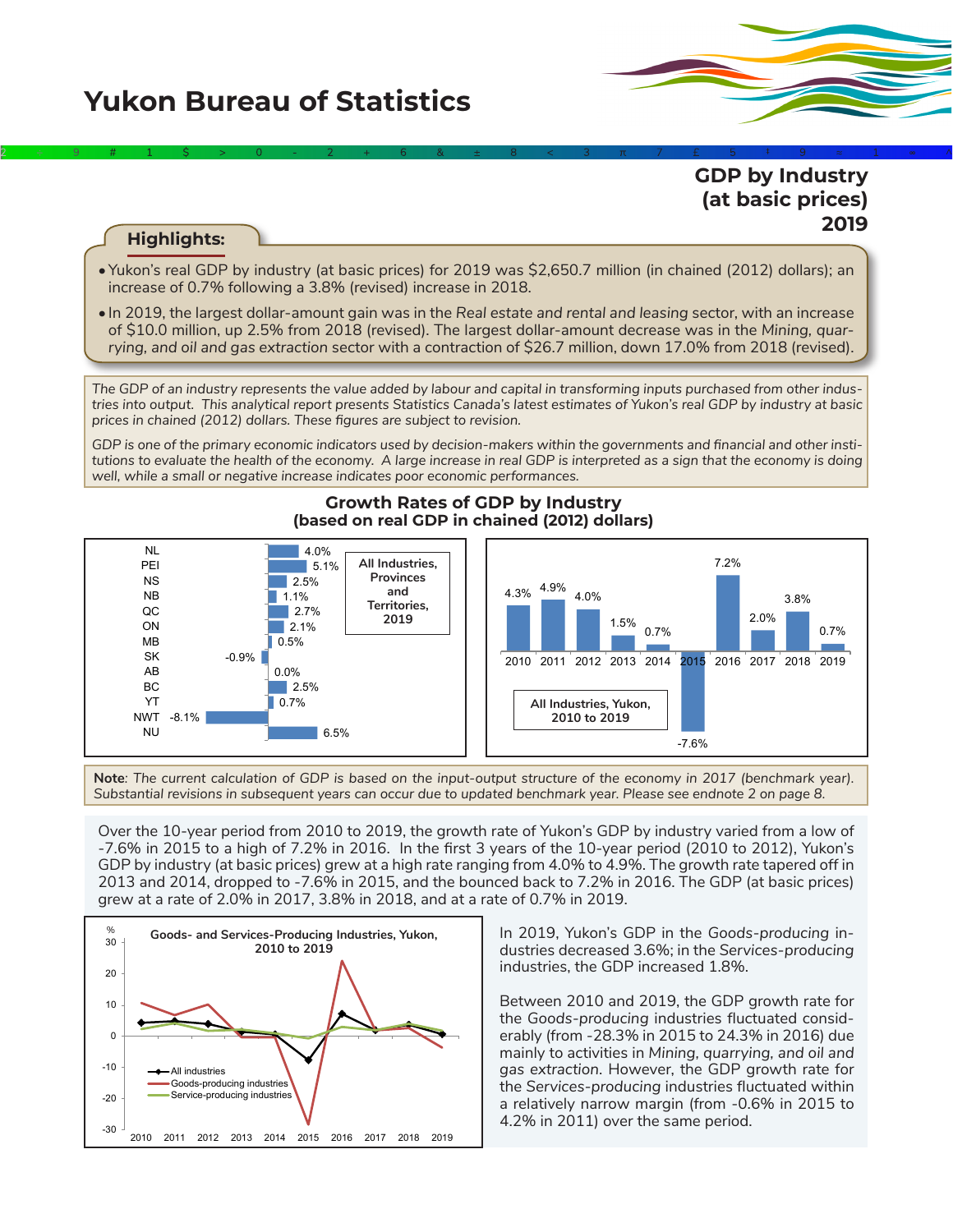#### **Growth Rates of GDP by Special Industry Aggregation\*, Yukon, 2010 to 2019 (based on real GDP in chained (2012) dollars)**



- From 2010 to 2019, the GDP growth rate in *Industrial production* fluctuated hugely between -30.3% in 2015 and 47.7% in 2012.
- •The *Energy* sector's GDP growth rate ranged from -14.3% in 2013 to 11.6% in 2017.
- •The *Information and communications technology* sector's GDP growth rate fluctuated between -1.6% in 2015 to 25.4% in 2017.
- •While manufacturing industries represent less than one percent of the total GDP, the growth rate for *Non-durable manufacturing industries* fluctuated between -5.4% in 2011 and 18.6% in 2012, and that for the *Durable manufacturing industries* fluctuated between -36.6% in 2013 and 37.3% in 2011.
- •The *Cannabis* sector also represents less than one percent of the total GDP. This sector's growth rate was 76.5% in 2019, the second year of cannabis legalization, from \$1.7 million in 2018 to \$3.0 million in 2019.
- •The *Public* sector growth remained relatively constant over this period, ranging from a high of 2.3% in 2016 to a low of -0.8% in 2012.



# **Growth Rates of GDP by Industry, Yukon, 2015 to 2019**

negative growth rates. The largest fluctuation occurred in the *Mining, quarrying, and oil and gas extraction* sector where the growth rate fluctuated from a low of -37.0% in 2015 to a high of 48.6% in 2016.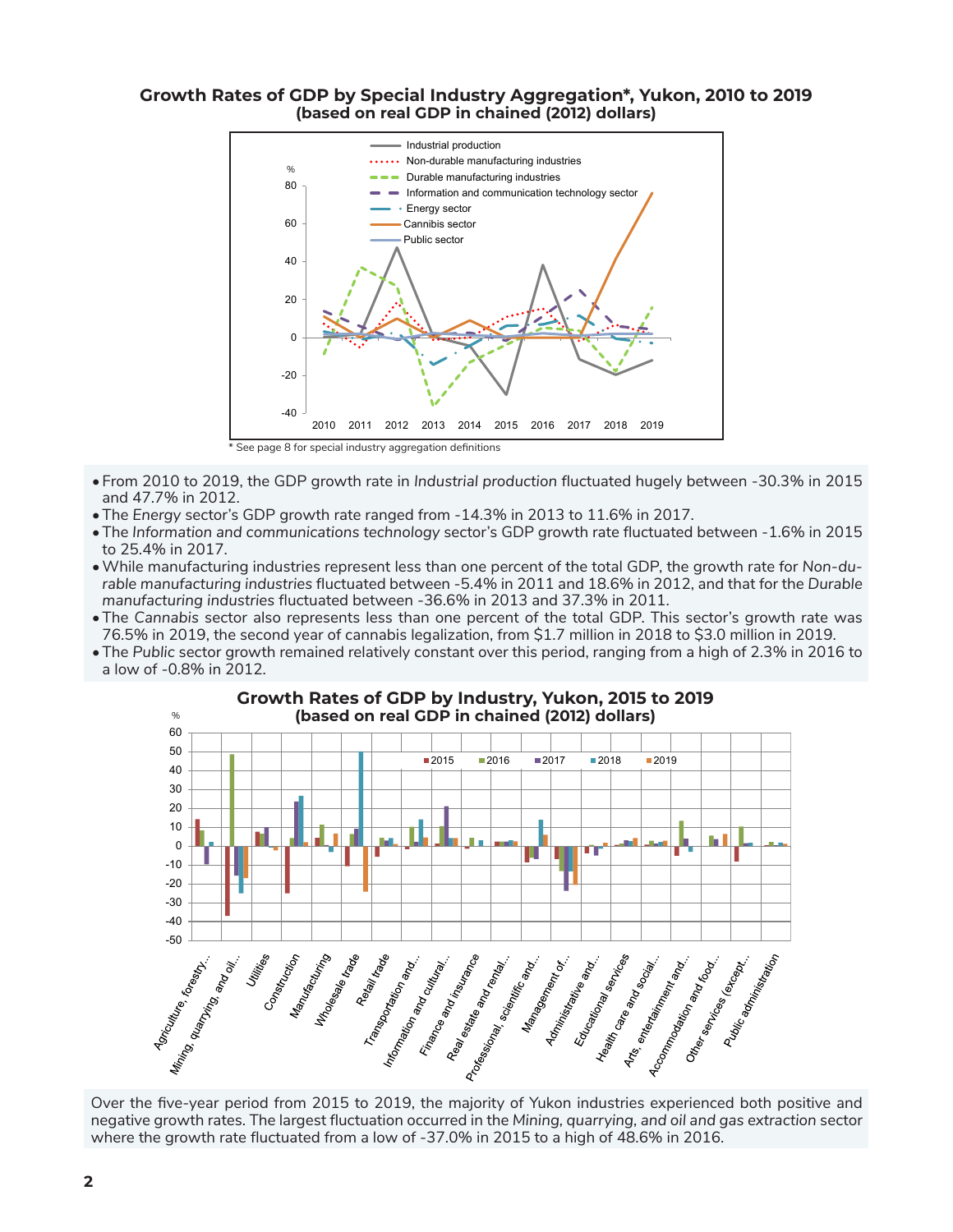

Major contributors to Yukon GDP by industry in 2019 were: *Public administration* (23.7%)*; Real estate and rental and leasing* (14.8%); *Construction* (12.6%); *Health care and social assistance* (9.1%)*; Retail trade* (5.5%); *Educational services* (5.2%); and *Mining, quarrying, and oil and gas extraction* (5.0%). The contribution of each of the remaining industries was less than 5.0%.



#### **Percentage Share of GDP by North American Industry Classification System (NAICS), Yukon, 2015 to 2019 (based on current dollars)**

Over the five-year period from 2015 to 2019, the share of *Mining, quarrying, and oil and gas extraction* industry fluctuated from a low of 5.0% in 2019 to a high of 11.1% in 2016, while the share of the *Construction* industry in total GDP varied from a low of 8.1% in 2016 to a high of 12.6% in 2019. With the exception of *Public Administration* (1.3 percentage points spread in fluctuation), the fluctuation in the percentage share of all other industries remained under 1.0 percentage point during the period of 2015 to 2019.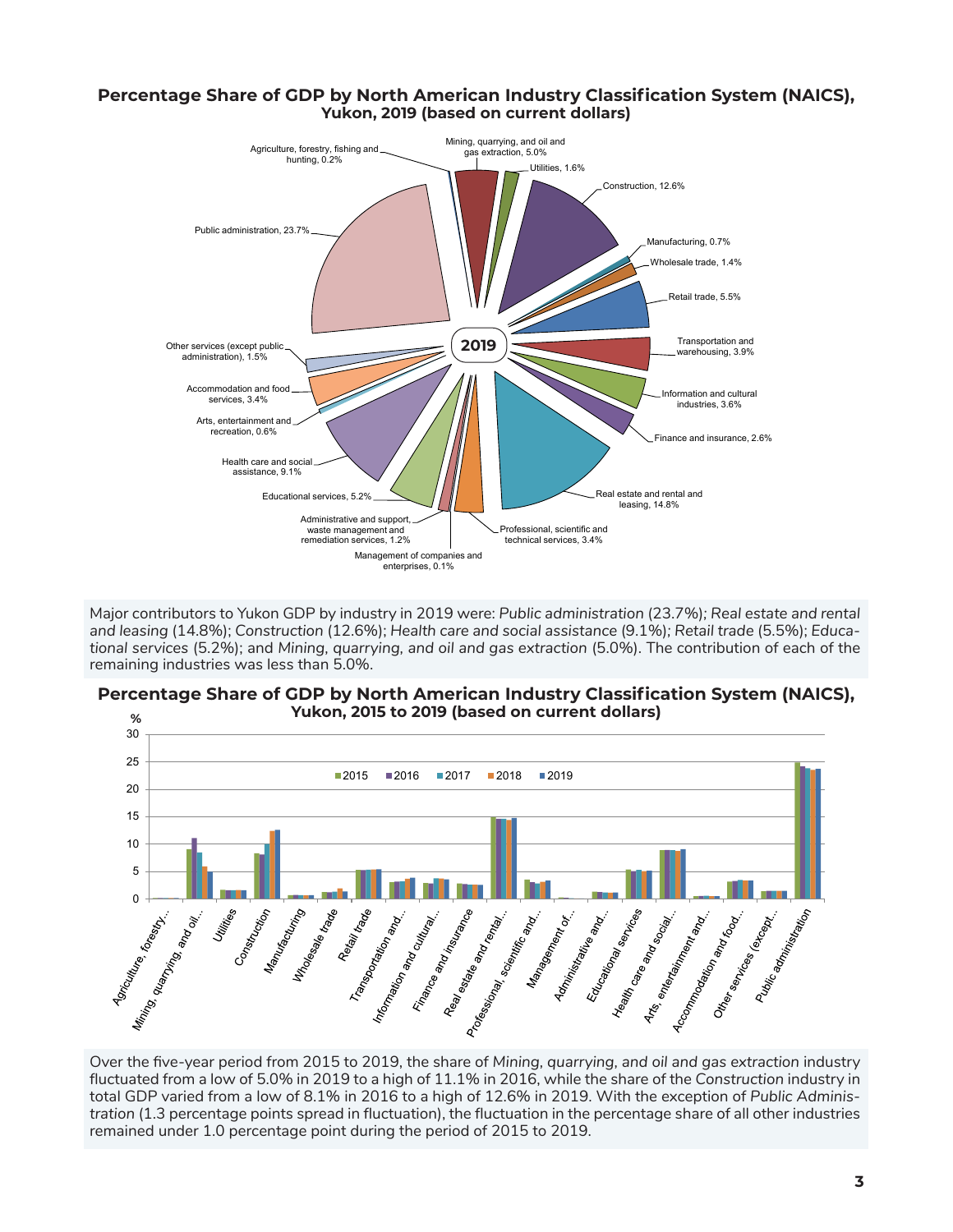#### **Real GDP by Industry, Yukon, 2010 to 2019 (millions of chained (2012) dollars1 )**

| <b>INDUSTRY</b> <sup>2</sup>                                                     | 2010          | 2011          | 2012          | 2013          | 2014          | 2015         | 2016         | 2017         | 2018          | 2019          |
|----------------------------------------------------------------------------------|---------------|---------------|---------------|---------------|---------------|--------------|--------------|--------------|---------------|---------------|
|                                                                                  |               |               |               |               |               |              |              |              |               |               |
| <b>AGRICULTURE, FORESTRY, FISHING AND HUNTING</b>                                | 5.3           | 5.2           | 5.1           | 4.7           | 4.2           | 4.8          | 5.2          | 4.7          | 4.8           | 4.8           |
| Crop and animal production                                                       | 3.4           | 3.5           | 3.4           | 3.0           | 2.6           | 3.1          | 3.2          | 3.0          | 3.0           | 3.0           |
| Forestry and logging                                                             | 0.8           | 0.6           | 0.6           | 0.5           | 0.6           | 0.6          | 0.6          | 0.4          | 0.4           | 0.5           |
| Fishing, hunting and trapping<br>Support activities for agriculture and forestry | 0.1<br>0.9    | 0.0<br>1.1    | 0.1<br>1.0    | 0.1<br>1.2    | 0.1<br>0.8    | 0.1<br>1.0   | 0.1<br>1.3   | 0.1<br>1.3   | 0.1<br>1.3    | 0.1<br>1.4    |
|                                                                                  |               |               |               |               |               |              |              |              |               |               |
| MINING, QUARRYING, AND OIL AND GAS EXTRACTION                                    | 173.3         | 173.8         | 272.2         | 278.5         | 265.4         | 167.3        | 248.6        | 209.7        | 157.1         | 130.4         |
| Oil and gas extraction                                                           | 0.7           | 0.6           | 0.7           | 0.7           | 0.4           | 0.0          | 0.0          | 0.0          | 0.0           | 0.0           |
| Mining and quarrying (except oil and gas)                                        | 114.0         | 111.0         | 189.2         | 197.2         | 186.8         | 108.1        | 177.4        | 134.0        | 96.3          | 83.4          |
| Support activities for mining and oil and gas extraction                         | 62.5          | 72.7          | 82.4          | 77.1          | 77.0          | 65.1         | 67.8         | 81.3         | 67.7          | 50.3          |
| <b>UTILITIES</b>                                                                 | 39.6          | 41.2          | 43.4          | 41.5          | 40.9          | 44.0         | 46.9         | 51.6         | 51.2          | 50.0          |
| Electric power generation, transmission and distribution                         | 35.8          | 37.6          | 39.9          | 38.2          | 37.7          | 40.7         | 43.5         | 48.6         | 48.1          | 46.8          |
| Natural gas distribution, water, sewage and other systems                        | 3.7           | 3.6           | 3.4           | 3.3           | 3.2           | 3.2          | 3.3          | 3.1          | 3.2           | 3.2           |
|                                                                                  |               |               |               |               |               |              |              |              |               |               |
| <b>CONSTRUCTION</b>                                                              | 315.2         | 359.8         | 245.0         | 240.1         | 261.8         | 196.2        | 204.5        | 252.9        | 320.4         | 327.0         |
| Residential building construction                                                | 57.4          | 60.3          | 59.4          | 49.2          | 48.1          | 52.6         | 58.2         | 59.3         | 55.7          | 58.7          |
| Non-residential building construction                                            | 35.0          | 56.5          | 46.3          | 58.4          | 79.5          | 65.5         | 74.5         | 81.7         | 80.2          | 92.9          |
| Engineering and other construction activities<br>Repair construction             | 170.2<br>46.6 | 187.9<br>52.1 | 110.6<br>28.7 | 107.6<br>41.3 | 104.0<br>45.9 | 59.0<br>35.8 | 48.3<br>45.1 | 59.4<br>79.3 | 122.0<br>84.1 | 114.9<br>84.3 |
|                                                                                  |               |               |               |               |               |              |              |              |               |               |
| <b>MANUFACTURING</b>                                                             | 15.7          | 18.4          | 22.8          | 17.3          | 16.0          | 16.7         | 18.6         | 18.7         | 18.1          | 19.3          |
| Food manufacturing                                                               | 1.1           | 0.9           | 0.9           | 1.2           | 1.2           | 1.1          | 1.2          | 1.2          | 1.2           | 1.3           |
| Beverage and tobacco product manufacturing                                       | 1.3           | 1.5           | 2.3           | 2.5           | 2.5           | 2.6          | 2.7          | 2.8          | 3.0           | 3.1           |
| Textile and textile product mills                                                | 0.2           | 0.2           | 0.2           | 0.2           | 0.2           | 0.1          | 0.2          | 0.1          | 0.2           | 0.2           |
| Clothing and leather and allied product manufacturing                            | 0.1           | 0.0           | 0.0           | 0.1           | 0.1           | 0.1          | 0.1          | 0.0          | 0.1           | 0.2           |
| Wood product manufacturing                                                       | 0.9           | 1.5           | 1.3           | 0.9           | 1.6           | 0.9          | 0.2          | 0.2          | 0.1           | 0.1           |
| Printing and related support activities                                          | 1.9           | 1.7           | $1.2$         | 1.2           | 1.3           | 1.2          | 1.4          | 1.3          | 1.2           | 1.4           |
| Chemical manufacturing<br>Plastics and rubber products manufacturing             | 0.1<br>2.8    | 0.1<br>2.6    | 1.1<br>2.6    | 0.7<br>2.4    | 0.7<br>2.2    | 1.1<br>2.6   | 1.2<br>3.7   | 0.9<br>4.3   | 1.0<br>4.5    | 1.0<br>3.9    |
| Non-metallic mineral product manufacturing                                       | 0.3           | 0.4           | 1.6           | 1.0           | 1.3           | 1.3          | 1.6          | 2.1          | 1.8           | 1.4           |
| Fabricated metal product manufacturing                                           | 4.2           | 6.7           | 7.3           | 3.9           | 2.2           | 2.5          | 3.1          | 2.7          | 2.2           | 2.5           |
| Computer and electronic product manufacturing                                    | 0.5           | 0.9           | 1.4           | 1.2           | 0.4           | 0.3          | 0.9          | 1.4          | 0.8           | 1.0           |
| Furniture and related product manufacturing                                      | 1.9           | 2.0           | 2.4           | 1.9           | 1.8           | 1.6          | 1.6          | 1.9          | 1.7           | 2.6           |
| Miscellaneous manufacturing                                                      | 0.6           | 0.5           | 0.5           | 0.5           | 0.5           | 0.8          | 0.5          | 0.4          | 0.6           | 0.6           |
| <b>WHOLESALE TRADE</b>                                                           | 39.0          | 49.0          | 48.7          | 44.5          | 36.7          | 32.8         | 34.9         | 38.1         | 57.2          | 43.4          |
| Petroleum and petroleum products merchant wholesalers                            | 12.3          | 18.1          | 16.9          | 14.2          | 10.6          | 10.2         | 12.6         | 13.9         | 15.1          | 15.6          |
| Food, beverage and tobacco merchant wholesalers                                  | 4.3           | 4.2           | 4.2           | 3.8           | 3.7           | 3.4          | 3.5          | 3.1          | 3.0           | 3.3           |
| Personal and household goods merchant wholesalers                                | 0.2           | 0.2           | 0.2           | 0.5           | 0.4           | 0.4          | 0.4          | 0.5          | 0.5           | 0.4           |
| Motor vehicle and motor vehicle parts and accessories merchant                   | 2.9           | 3.1           | 3.5           | 3.2           | 3.1           | 3.1          | 2.8          | 3.1          | 2.4           | 2.9           |
| wholesalers                                                                      |               |               |               |               |               |              |              |              |               |               |
| Building material and supplies merchant wholesalers                              | 6.9           | 8.3           | 8.6           | 6.7           | 5.5           | 4.5          | 4.6          | 4.7          | 5.0           | 4.7           |
| Machinery, equipment and supplies merchant wholesalers                           | 10.5          | 13.9          | 13.8          | 13.9          | 11.6          | 10.3         | 10.3         | 11.3         | 28.0          | 15.1          |
| Miscellaneous merchant wholesalers                                               | 1.3           | 1.5           | 1.5           | 1.4           | 0.8           | 0.1          | 0.2          | 0.1          | 0.1           | 0.1           |
| Business-to-business electronic markets, and agents and brokers                  | 0.1           | 0.1           | 0.1           | 0.2           | 0.2           | 0.1          | 0.0          | 1.0          | 1.6           | 1.2           |
| <b>RETAIL TRADE</b>                                                              | 117.4         | 119.4         | 123.5         | 132.1         | 132.3         | 124.8        | 130.3        | 134.2        | 139.9         | 141.5         |
| Motor vehicle and parts dealers                                                  | 23.2          | 20.5          | 23.3          | 25.7          | 25.6          | 18.1         | 19.2         | 19.8         | 21.4          | 20.9          |
| Furniture and home furnishings stores                                            | 2.5           | 2.5           | 2.3           | 2.8           | 3.0           | 2.9          | 3.4          | 3.7          | 3.7           | 3.6           |
| Electronics and appliance stores                                                 | 2.3           | 2.7           | 2.7           | 2.8           | 3.0           | 3.3          | 2.9          | 1.1          | 1.3           | 1.3           |
| Building material and garden equipment and supplies dealers                      | 11.0          | 11.5          | 12.1          | 14.6          | 13.5          | 12.1         | 12.1         | 13.2         | 14.6          | 14.9          |
| Food and beverage stores                                                         | 27.5          | 27.5          | 28.0          | 27.7          | 27.9          | 28.2         | 29.7         | 31.1         | 32.7          | 32.7          |
| Health and personal care stores                                                  | 5.6           | 6.3           | 6.1           | 6.8           | 7.7           | 8.5          | 9.1          | 8.7          | 8.9           | 9.3           |
| Gasoline stations<br>Clothing and clothing accessories stores                    | 12.0<br>3.5   | 13.2<br>3.8   | 13.4<br>3.6   | 15.1<br>4.1   | 16.2<br>4.0   | 15.5<br>4.3  | 17.1<br>4.0  | 18.6<br>4.0  | 19.0<br>4.2   | 19.7<br>3.8   |
| Sporting goods, hobby, book and music stores                                     | 3.9           | 3.7           | 3.9           | 3.0           | 4.2           | 4.5          | 4.5          | 4.8          | 5.1           | 5.4           |
| General merchandise stores                                                       | 14.7          | 15.2          | 14.5          | 16.1          | 15.8          | 15.8         | 15.9         | 16.2         | 16.4          | 17.0          |
| Miscellaneous store retailers                                                    | 8.4           | 8.4           | 8.1           | 7.5           | 7.5           | 8.0          | 8.6          | 8.5          | 8.5           | 9.3           |
| Non-store retailers                                                              | 3.2           | 4.7           | 5.6           | 6.1           | 4.8           | 4.4          | 4.6          | 4.7          | 4.7           | 4.4           |
|                                                                                  |               |               |               |               |               |              |              |              |               |               |
| <b>TRANSPORTATION AND WAREHOUSING</b>                                            | 69.0          | 77.9          | 80.4<br>26.4  | 74.7          | 76.5          | 75.3         | 83.0         | 84.9         | 96.9          | 101.3         |
| Air transportation<br>Truck transportation                                       | 16.0<br>9.8   | 24.0<br>10.7  | 10.7          | 24.6<br>11.0  | 27.2<br>11.8  | 29.8<br>12.4 | 33.2<br>14.6 | 35.9<br>15.6 | 40.3<br>19.9  | 44.0<br>18.7  |
| Transit, ground passenger and scenic and sightseeing                             | 11.5          | 11.3          | 10.9          | 11.6          | 11.2          | 7.4          | 7.4          | 7.2          | 7.5           | 8.3           |
| transportation                                                                   |               |               |               |               |               |              |              |              |               |               |
| Support activities for transportation                                            | 14.8          | 14.6          | 15.6          | 16.3          | 14.9          | 13.9         | 15.3         | 13.7         | 15.8          | 16.6          |
| Pipeline transportation                                                          | 12.3          | 11.3          | 10.4          | 0.0           | 0.0           | 0.0          | 0.0          | 0.0          | 0.0           | 0.0           |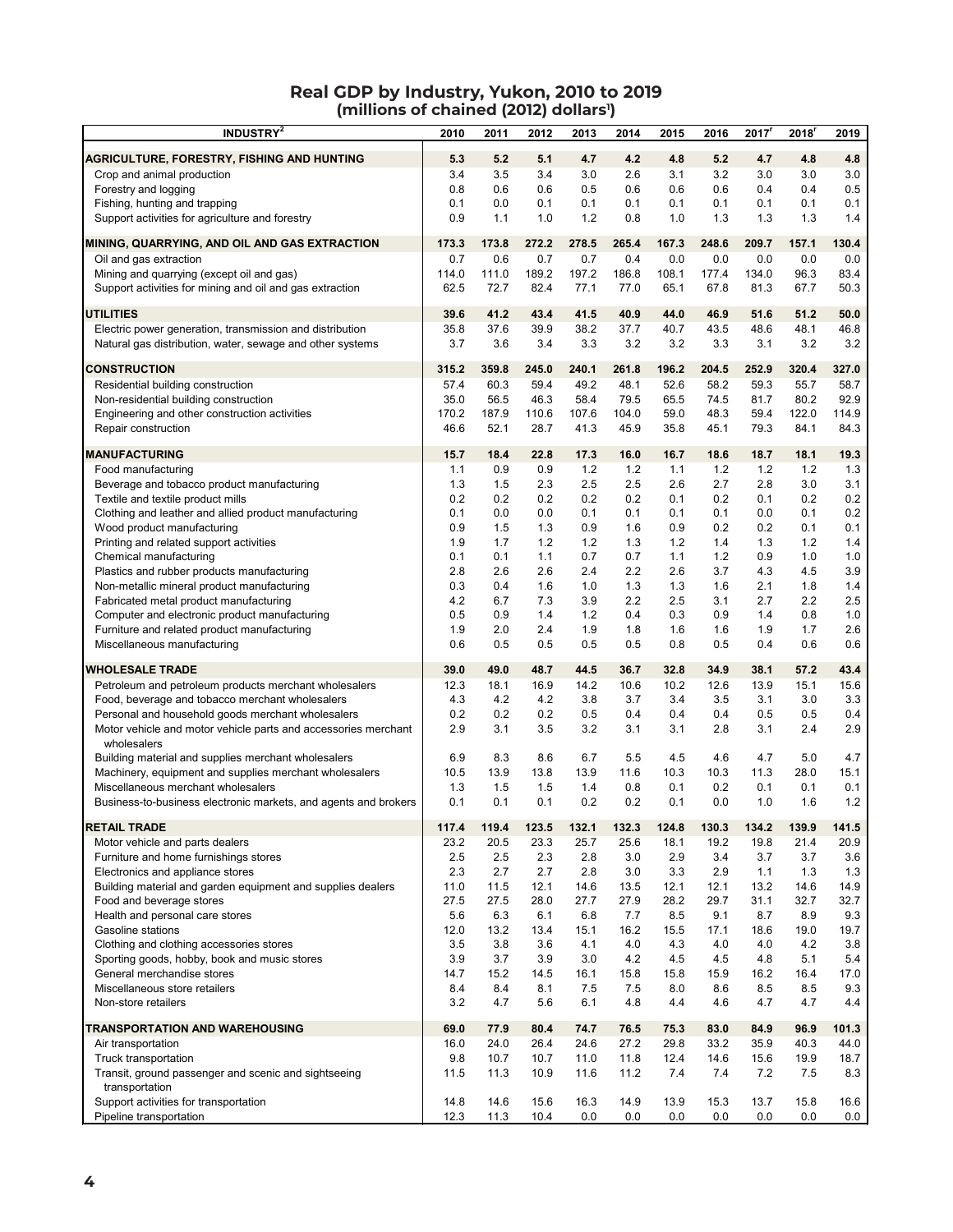#### **Real GDP by Industry, Yukon, 2010 to 2019 (continued) (millions of chained (2012) dollars1 )**

| <b>INDUSTRY<sup>2</sup></b>                                                                                                               | 2010  | 2011  | 2012      | 2013                                                                            | 2014  | 2015  | 2016  | 2017  | 2018' | 2019  |
|-------------------------------------------------------------------------------------------------------------------------------------------|-------|-------|-----------|---------------------------------------------------------------------------------|-------|-------|-------|-------|-------|-------|
| <b>TRANSPORTATION AND WAREHOUSING (continued)</b>                                                                                         |       |       |           |                                                                                 |       |       |       |       |       |       |
| Postal service and couriers and messengers                                                                                                | 6.4   | 6.3   | 6.1       | 6.2                                                                             | 5.8   | 5.5   | 5.4   | 5.0   | 4.9   | 5.0   |
| Warehousing and storage                                                                                                                   | 0.3   | 0.3   | 0.3       | 0.3                                                                             | 0.3   | 0.3   | 0.3   | 0.3   | 0.3   | 0.3   |
| <b>INFORMATION AND CULTURAL INDUSTRIES</b>                                                                                                | 68.6  | 70.4  | 69.2      | 72.1                                                                            | 73.4  | 74.4  | 82.3  | 99.7  | 104.0 | 108.5 |
| Publishing industries                                                                                                                     | 4.9   | 5.0   | 4.3       | 5.0                                                                             | 2.7   | 2.7   | 3.8   | 3.8   | 5.4   | 5.2   |
| Motion picture and sound recording industries                                                                                             | 0.9   | 0.5   | 0.5       | 0.7                                                                             | 0.8   | 2.7   | 2.0   | 1.4   | 1.7   | 1.8   |
| Broadcasting (except Internet)                                                                                                            | 4.6   | 5.0   | 4.6       | 4.6                                                                             | 4.3   | 4.4   | 4.6   | 4.3   | 4.4   | 4.7   |
| Telecommunications                                                                                                                        | 53.5  | 55.7  | 55.6      | 57.0                                                                            | 59.7  | 58.9  | 66.3  | 84.1  | 86.5  | 90.4  |
| Data processing, hosting, and related services                                                                                            | 1.3   | 0.9   | 0.2       | 0.3                                                                             | 0.2   | 0.1   | 0.1   | 0.1   | 0.2   | 0.2   |
| Other information services                                                                                                                | 3.8   | 3.6   | 3.9       | 4.6                                                                             | 5.3   | 4.9   | 4.7   | 4.9   | 4.8   | 5.1   |
| Pay and specialty television, telecommunications and other<br>information services                                                        | 57.3  | 59.3  | 59.4      | 61.5                                                                            | 64.9  | 63.6  | 70.8  | 88.8  | 91.1  | 95.3  |
| <b>FINANCE AND INSURANCE</b>                                                                                                              | 58.1  | 71.7  | 72.6      | 73.0                                                                            | 73.2  | 72.2  | 75.4  | 75.3  | 77.6  | 77.5  |
| Credit intermediation and monetary authorities                                                                                            | 35.5  | 38.7  | 37.1      | 37.0                                                                            | 37.1  | 36.2  | 37.9  | 37.8  | 39.5  | 40.8  |
| Depository credit intermediation and monetary authorities                                                                                 | 28.1  | 30.6  | 32.6      | 32.6                                                                            | 32.7  | 31.8  | 33.1  | 32.8  | 34.1  | 34.9  |
| <b>REAL ESTATE AND RENTAL AND LEASING</b>                                                                                                 | 304.3 | 318.4 | 333.2     | 346.8                                                                           | 355.3 | 363.9 | 372.5 | 381.5 | 393.4 | 403.4 |
| Real estate                                                                                                                               | 291.5 | 304.6 | 322.1     | 337.3                                                                           | 346.4 | 353.5 | 362.2 | 370.9 | 381.8 | 391.2 |
| Rental and leasing services                                                                                                               | 12.7  | 13.7  | 11.2      | 9.7                                                                             | 9.0   | 10.6  | 10.6  | 10.8  | 11.9  | 12.5  |
| Rental and leasing services (except automotive equipment)<br>and lessors of non-financial intangible assets (except<br>copyrighted works) | 6.7   | 7.3   | 8.0       | 6.4                                                                             | 5.0   | 6.1   | 5.7   | 5.7   | 6.9   | 7.5   |
| <b>PROFESSIONAL, SCIENTIFIC AND TECHNICAL SERVICES</b>                                                                                    | 80.7  | 81.3  | 83.6      | 90.8                                                                            | 96.5  | 88.3  | 82.9  | 77.2  | 88.0  | 93.3  |
| Legal, accounting and related services                                                                                                    | 23.8  | 25.2  | 25.7      | 25.3                                                                            | 23.4  | 22.1  | 22.0  | 21.2  | 21.6  | 20.8  |
| Architectural, engineering and related services                                                                                           | 28.0  | 31.7  | 31.9      | 35.9                                                                            | 46.2  | 34.9  | 30.1  | 25.2  | 31.7  | 33.9  |
| Other professional, scientific and technical services including<br>scientific research and development                                    | 19.4  | 16.9  | 17.0      | 22.1                                                                            | 23.4  | 25.3  | 22.9  | 22.6  | 24.6  | 27.7  |
| Computer systems design and related services                                                                                              | 5.1   | 4.6   | 5.0       | 4.5                                                                             | 3.5   | 3.3   | 3.1   | 3.3   | 5.5   | 5.6   |
| Advertising, public relations, and related services                                                                                       | 2.3   | 2.3   | 4.0       | 1.7                                                                             | 1.9   | 1.9   | 4.6   | 3.8   | 3.3   | 3.6   |
| <b>MANAGEMENT OF COMPANIES AND ENTERPRISES</b>                                                                                            | 7.7   | 7.9   | 7.9       | 8.0                                                                             | 7.3   | 6.8   | 5.9   | 4.5   | 3.9   | 3.1   |
| ADMINISTRATIVE AND SUPPORT, WASTE MANAGEMENT<br><b>AND REMEDIATION SERVICES</b>                                                           | 31.1  | 31.9  | 31.6      | 30.9                                                                            | 31.2  | 30.0  | 30.2  | 28.7  | 28.3  | 28.8  |
| Administrative and support services                                                                                                       | 24.9  | 24.6  | 23.9      | 23.4                                                                            | 23.5  | 22.7  | 23.1  | 22.0  | 22.4  | 23.3  |
| Waste management and remediation services                                                                                                 | 6.1   | 7.3   | 7.7       | 7.6                                                                             | 7.8   | 7.3   | 7.1   | 6.8   | 5.8   | 5.6   |
| <b>EDUCATIONAL SERVICES</b>                                                                                                               | 123.9 | 124.3 | 129.0     | 127.9                                                                           | 130.4 | 131.3 | 133.0 | 137.0 | 140.6 | 146.6 |
| HEALTH CARE AND SOCIAL ASSISTANCE                                                                                                         | 185.2 | 187.2 | 194.7     | 204.4                                                                           | 208.6 | 210.2 | 216.2 | 219.2 | 223.9 | 230.3 |
| Health care                                                                                                                               | 141.4 | 145.3 | 152.5     | 158.2                                                                           | 162.8 | 164.6 | 170.0 | 172.6 | 176.1 | 180.1 |
| Social assistance                                                                                                                         | 43.8  | 41.9  | 42.2      | 46.5                                                                            | 46.2  | 45.9  | 46.4  | 46.9  | 48.1  | 50.5  |
| <b>ARTS, ENTERTAINMENT AND RECREATION</b>                                                                                                 | 12.9  | 11.3  | 11.7      | 11.5                                                                            | 11.8  | 11.2  | 12.7  | 13.2  | 12.8  | 12.8  |
| Performing arts, spectator sports and related industries, and                                                                             | 8.8   | 1.3   | $\iota$ . | $\iota$ .                                                                       | 8.1   | 6.2   | 6.6   | 6.5   | 6.5   | 6.5   |
| heritage institutions<br>Amusement, gambling and recreation industries                                                                    | 4.1   | 4.0   | 4.0       | 3.8                                                                             | 3.7   | 4.9   | 6.1   | 6.7   | 6.3   | 6.3   |
| <b>ACCOMMODATION AND FOOD SERVICES</b>                                                                                                    | 71.5  | 76.8  | 78.1      | 77.8                                                                            | 75.0  | 74.8  | 79.0  | 81.9  | 81.7  | 86.9  |
| Accommodation services                                                                                                                    | 45.8  | 48.1  | 49.0      | 47.4                                                                            | 45.6  | 44.8  | 47.4  | 50.0  | 49.6  | 54.1  |
| Food services and drinking places                                                                                                         | 25.7  | 28.6  | 29.1      | 30.4                                                                            | 29.4  | 30.2  | 31.7  | 32.0  | 32.2  | 33.0  |
| <b>OTHER SERVICES (EXCEPT PUBLIC ADMINISTRATION)</b>                                                                                      | 41.8  | 43.7  | 40.9      | 38.3                                                                            | 38.0  | 34.9  | 38.5  | 39.1  | 39.8  | 39.8  |
| Repair and maintenance                                                                                                                    | 13.9  | 15.5  | 13.0      | 10.5                                                                            | 10.6  | 11.1  | 11.8  | 12.5  | 13.0  | 12.8  |
| Personal services and private households                                                                                                  | 7.1   | 7.2   | 7.2       | 6.7                                                                             | 7.2   | 6.8   | 6.5   | 6.5   | 6.7   | 7.0   |
| Religious, grant-making, civic, and professional and similar<br>organizations                                                             | 20.9  | 21.0  | 20.8      | 21.2                                                                            | 20.3  | 17.0  | 20.4  | 20.2  | 20.2  | 20.1  |
| <b>PUBLIC ADMINISTRATION</b>                                                                                                              | 550.9 | 565.4 | 564.0     | 576.3                                                                           | 580.4 | 582.6 | 595.8 | 598.3 | 609.3 | 616.8 |
| Federal government public administration                                                                                                  | 73.7  | 76.5  | 74.0      | 72.9                                                                            | 74.3  | 76.6  | 77.9  | 78.1  | 80.8  | 82.4  |
| Provincial and territorial public administration                                                                                          | 339.6 | 345.2 | 349.3     | 356.3                                                                           | 355.9 | 353.8 | 363.1 | 363.5 | 369.3 | 377.0 |
| Local, municipal, regional and aboriginal public administration                                                                           | 137.6 | 143.6 | 140.7     | 147.1                                                                           | 150.2 | 152.4 | 155.0 | 156.8 | 159.4 | 157.9 |
| <b>ALL INDUSTRIES</b>                                                                                                                     |       |       |           | 2,253.5 2,363.6 2,457.6 2,494.6 2,510.9 2,320.2 2,487.6 2,536.9 2,632.3 2,650.7 |       |       |       |       |       |       |

r = revised

 $1, 2$  See endnotes on page 8.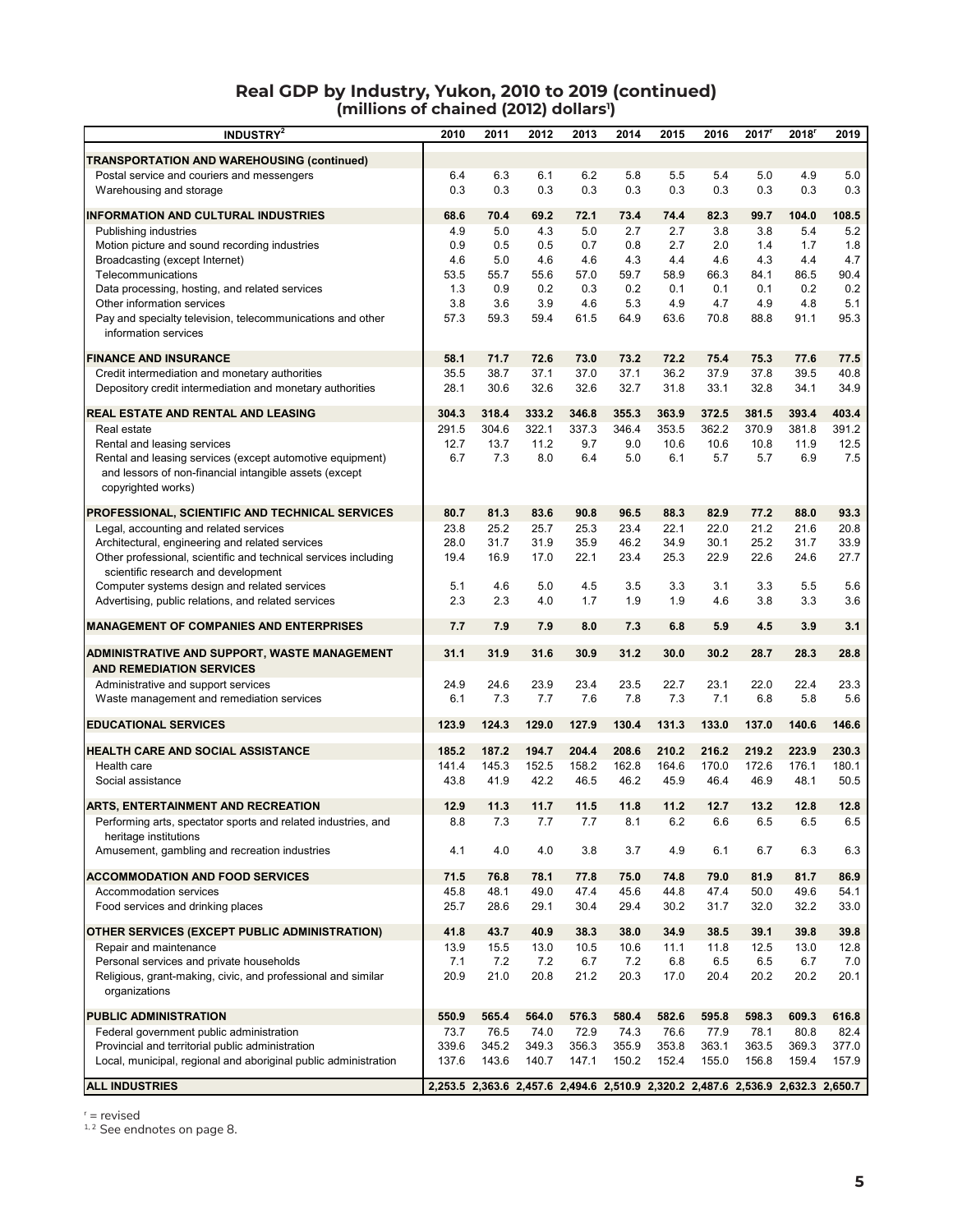#### **Year-to-Year Real Growth Rates (%) by Industry, Yukon, 2010 to 2019** (based on millions of chained (2012) dollars<sup>1</sup>)

| <b>INDUSTRY<sup>2</sup></b>                                                                  | 2010           | 2011         | 2012                | 2013                | 2014               | 2015               | 2016         | 2017           | 2018                | 2019            |
|----------------------------------------------------------------------------------------------|----------------|--------------|---------------------|---------------------|--------------------|--------------------|--------------|----------------|---------------------|-----------------|
| AGRICULTURE, FORESTRY, FISHING AND HUNTING                                                   | 10.4           | $-1.9$       | $-1.9$              | $-7.8$              | $-10.6$            | 14.3               | 8.3          | $-9.6$         | 2.1                 | 0.0             |
| Crop and animal production                                                                   | 6.2            | 2.9          | $-2.9$              | $-11.8$             | $-13.3$            | 19.2               | 3.2          | $-6.3$         | 0.0                 | 0.0             |
| Forestry and logging                                                                         | 33.3           | $-25.0$      | 0.0                 | $-16.7$             | 20.0               | 0.0                | 0.0          | $-33.3$        | 0.0                 | 25.0            |
| Fishing, hunting and trapping                                                                | $-66.7$        | $-100.0$     | $\ldots$            | 0.0                 | 0.0                | 0.0                | 0.0          | 0.0            | 0.0                 | 0.0             |
| Support activities for agriculture and forestry                                              | 200.0          | 22.2         | $-9.1$              | 20.0                | $-33.3$            | 25.0               | 30.0         | 0.0            | 0.0                 | 7.7             |
|                                                                                              |                |              |                     |                     |                    |                    |              |                |                     |                 |
| MINING, QUARRYING, AND OIL AND GAS EXTRACTION                                                | $-0.6$         | 0.3          | 56.6                | 2.3                 | $-4.7$             | $-37.0$            | 48.6         | $-15.6$        | $-25.1$             | $-17.0$         |
| Oil and gas extraction                                                                       | $-12.5$        | $-14.3$      | 16.7                | 0.0                 | $-42.9$            | $-100.0$           | $\ldots$     | $\ldots$       | $\ddotsc$           | $\ldots$        |
| Mining and quarrying (except oil and gas)                                                    | $-2.6$         | $-2.6$       | 70.5                | 4.2                 | $-5.3$             | $-42.1$            | 64.1         | $-24.5$        | $-28.1$             | $-13.4$         |
| Support activities for mining and oil and gas extraction                                     | 12.0           | 16.3         | 13.3                | -6.4                | $-0.1$             | $-15.5$            | 4.1          | 19.9           | $-16.7$             | $-25.7$         |
| <b>UTILITIES</b>                                                                             | 7.6            | 4.0          | 5.3                 | $-4.4$              | $-1.4$             | 7.6                | 6.6          | 10.0           | $-0.8$              | $-2.3$          |
| Electric power generation, transmission and distribution                                     | 10.8           | 5.0          | 6.1                 | $-4.3$              | $-1.3$             | 8.0                | 6.9          | 11.7           | $-1.0$              | $-2.7$          |
| Natural gas distribution, water, sewage and other systems                                    | $-11.9$        | $-2.7$       | $-5.6$              | $-2.9$              | $-3.0$             | 0.0                | 3.1          | $-6.1$         | 3.2                 | 0.0             |
| <b>CONSTRUCTION</b>                                                                          | 27.0           | 14.1         | $-31.9$             | $-2.0$              | 9.0                | $-25.1$            | 4.2          | 23.7           | 26.7                | 2.1             |
| Residential building construction                                                            | 13.2           | 5.1          | $-1.5$              | $-17.2$             | $-2.2$             | 9.4                | 10.6         | 1.9            | $-6.1$              | 5.4             |
| Non-residential building construction                                                        | $-20.3$        | 61.4         | $-18.1$             | 26.1                | 36.1               | $-17.6$            | 13.7         | 9.7            | $-1.8$              | 15.8            |
| Engineering and other construction activities                                                | 50.1           | 10.4         | $-41.1$             | $-2.7$              | $-3.3$             | $-43.3$            | $-18.1$      | 23.0           | 105.4               | $-5.8$          |
| Repair construction                                                                          | 29.1           | 11.8         | $-44.9$             | 43.9                | 11.1               | $-22.0$            | 26.0         | 75.8           | 6.1                 | 0.2             |
|                                                                                              |                |              |                     |                     |                    |                    |              |                |                     |                 |
| <b>MANUFACTURING</b>                                                                         | $-1.9$         | 17.2         | 23.9                | $-24.1$             | $-7.5$             | 4.4                | 11.4         | 0.5            | $-3.2$              | 6.6             |
| Food manufacturing                                                                           | 0.0            | $-18.2$      | 0.0                 | 33.3                | 0.0                | $-8.3$             | 9.1          | 0.0            | 0.0                 | 8.3             |
| Beverage and tobacco product manufacturing                                                   | $-13.3$<br>0.0 | 15.4<br>0.0  | 53.3                | 8.7                 | 0.0                | 4.0                | 3.8          | 3.7<br>$-50.0$ | 7.1<br>100.0        | 3.3             |
| Textile and textile product mills<br>Clothing and leather and allied product manufacturing   | 0.0            | $-100.0$     | 0.0                 | 0.0                 | 0.0<br>0.0         | $-50.0$<br>0.0     | 100.0<br>0.0 | $-100.0$       |                     | 0.0             |
| Wood product manufacturing                                                                   | 50.0           | 66.7         | $\ldots$<br>$-13.3$ | $\cdots$<br>$-30.8$ | 77.8               | -43.8              | -77.8        | 0.0            | $\ldots$<br>$-50.0$ | $\ldots$<br>0.0 |
| Printing and related support activities                                                      | 5.6            | $-10.5$      | $-29.4$             | 0.0                 | 8.3                | $-7.7$             | 16.7         | $-7.1$         | $-7.7$              | 16.7            |
| Chemical manufacturing                                                                       | 0.0            | 0.0          | $\ddotsc$           | $-36.4$             | 0.0                | 57.1               | 9.1          | $-25.0$        | 11.1                | 0.0             |
| Plastics and rubber products manufacturing                                                   | 27.3           | $-7.1$       | 0.0                 | $-7.7$              | $-8.3$             | 18.2               | 42.3         | 16.2           | 4.7                 | $-13.3$         |
| Non-metallic mineral product manufacturing                                                   | 0.0            | 33.3         | 300.0               | $-37.5$             | 30.0               | 0.0                | 23.1         | 31.3           | $-14.3$             | $-22.2$         |
| Fabricated metal product manufacturing                                                       | $-17.6$        | 59.5         | 9.0                 | $-46.6$             | $-43.6$            | 13.6               | 24.0         | $-12.9$        | $-18.5$             | 13.6            |
| Computer and electronic product manufacturing                                                | 25.0           | 80.0         | 55.6                | $-14.3$             | $-66.7$            | $-25.0$            | 200.0        | 55.6           | $-42.9$             | 25.0            |
| Furniture and related product manufacturing                                                  | $-5.0$         | 5.3          | 20.0                | $-20.8$             | $-5.3$             | $-11.1$            | 0.0          | 18.8           | $-10.5$             | 52.9            |
| Miscellaneous manufacturing                                                                  | $-33.3$        | $-16.7$      | 0.0                 | 0.0                 | 0.0                | 60.0               | $-37.5$      | $-20.0$        | 50.0                | 0.0             |
| <b>WHOLESALE TRADE</b>                                                                       | $-4.2$         | 25.6         | $-0.6$              | $-8.6$              | $-17.5$            | $-10.6$            | 6.4          | 9.2            | 50.1                | $-24.1$         |
| Petroleum and petroleum products merchant wholesalers                                        | $-8.9$         | 47.2         | $-6.6$              | $-16.0$             | $-25.4$            | $-3.8$             | 23.5         | 10.3           | 8.6                 | 3.3             |
| Food, beverage and tobacco merchant wholesalers                                              | 4.9            | $-2.3$       | 0.0                 | $-9.5$              | $-2.6$             | $-8.1$             | 2.9          | $-11.4$        | $-3.2$              | 10.0            |
| Personal and household goods merchant wholesalers                                            | 0.0            | 0.0          | 0.0                 | 150.0               | $-20.0$            | 0.0                | 0.0          | 25.0           | 0.0                 | $-20.0$         |
| Motor vehicle and motor vehicle parts and accessories merchant                               | 16.0           | 6.9          | 12.9                | $-8.6$              | $-3.1$             | 0.0                | $-9.7$       | 10.7           | -22.6               | 20.8            |
| wholesalers                                                                                  |                |              |                     |                     |                    |                    |              |                |                     |                 |
| Building material and supplies merchant wholesalers                                          | $-21.6$        | 20.3         | 3.6                 | $-22.1$             | $-17.9$            | $-18.2$            | 2.2          | 2.2            | 6.4                 | $-6.0$          |
| Machinery, equipment and supplies merchant wholesalers<br>Miscellaneous merchant wholesalers | 8.2            | 32.4         | $-0.7$<br>0.0       | 0.7<br>$-6.7$       | $-16.5$<br>$-42.9$ | $-11.2$<br>$-87.5$ | 0.0<br>100.0 | 9.7<br>$-50.0$ | 147.8<br>0.0        | $-46.1$<br>0.0  |
| Business-to-business electronic markets, and agents and brokers                              | $-31.6$<br>0.0 | 15.4<br>0.0  | 0.0                 | 100.0               | 0.0                | $-50.0$            | $-100.0$     | $\cdots$       | 60.0                | $-25.0$         |
|                                                                                              |                |              |                     |                     |                    |                    |              |                |                     |                 |
| <b>RETAIL TRADE</b>                                                                          | 2.4            | 1.7          | 3.4                 | 7.0                 | 0.2                | $-5.7$             | 4.4          | 3.0            | 4.2                 | 1.1             |
| Motor vehicle and parts dealers                                                              | 7.4            | $-11.6$      | 13.7                | 10.3                | $-0.4$             | $-29.3$            | 6.1          | 3.1            | 8.1                 | $-2.3$          |
| Furniture and home furnishings stores                                                        | 0.0            | 0.0          | $-8.0$              | 21.7                | 7.1                | $-3.3$             | 17.2         | 8.8            | 0.0                 | $-2.7$          |
| Electronics and appliance stores                                                             | 15.0           | 17.4         | 0.0                 | 3.7                 | 7.1                | 10.0               | $-12.1$      | -62.1          | 18.2                | 0.0             |
| Building material and garden equipment and supplies dealers                                  | 11.1           | 4.5          | 5.2                 | 20.7                | $-7.5$             | $-10.4$            | 0.0          | 9.1<br>4.7     | 10.6                | 2.1             |
| Food and beverage stores<br>Health and personal care stores                                  | 0.7<br>12.0    | 0.0<br>12.5  | 1.8<br>$-3.2$       | $-1.1$<br>11.5      | 0.7<br>13.2        | 1.1<br>10.4        | 5.3<br>7.1   | $-4.4$         | 5.1<br>2.3          | 0.0<br>4.5      |
| Gasoline stations                                                                            | $-0.8$         | 10.0         | 1.5                 | 12.7                | 7.3                | $-4.3$             | 10.3         | 8.8            | 2.2                 | 3.7             |
| Clothing and clothing accessories stores                                                     | 12.9           | 8.6          | $-5.3$              | 13.9                | $-2.4$             | 7.5                | $-7.0$       | 0.0            | 5.0                 | $-9.5$          |
| Sporting goods, hobby, book and music stores                                                 | 8.3            | $-5.1$       | 5.4                 | $-23.1$             | 40.0               | 7.1                | 0.0          | 6.7            | 6.3                 | 5.9             |
| General merchandise stores                                                                   | $-1.3$         | 3.4          | -4.6                | 11.0                | $-1.9$             | 0.0                | 0.6          | 1.9            | 1.2                 | 3.7             |
| Miscellaneous store retailers                                                                | $-16.8$        | 0.0          | $-3.6$              | $-7.4$              | 0.0                | 6.7                | 7.5          | $-1.2$         | 0.0                 | 9.4             |
| Non-store retailers                                                                          | 6.7            | 46.9         | 19.1                | 8.9                 | $-21.3$            | $-8.3$             | 4.5          | 2.2            | 0.0                 | $-6.4$          |
|                                                                                              |                |              |                     |                     |                    |                    |              |                |                     |                 |
| <b>TRANSPORTATION AND WAREHOUSING</b><br>Air transportation                                  | $-1.1$<br>11.9 | 12.9<br>50.0 | 3.2<br>10.0         | $-7.1$<br>$-6.8$    | 2.4<br>10.6        | $-1.6$<br>9.6      | 10.2<br>11.4 | 2.3<br>8.1     | 14.1<br>12.3        | 4.5<br>9.2      |
| Truck transportation                                                                         | $-3.9$         | 9.2          | 0.0                 | 2.8                 | 7.3                | 5.1                | 17.7         | 6.8            | 27.6                | $-6.0$          |
| Transit, ground passenger and scenic and sightseeing                                         | $-10.9$        | $-1.7$       | $-3.5$              | 6.4                 | $-3.4$             | $-33.9$            | 0.0          | -2.7           | 4.2                 | 10.7            |
| transportation                                                                               |                |              |                     |                     |                    |                    |              |                |                     |                 |
| Support activities for transportation                                                        | 2.8            | $-1.4$       | 6.8                 | 4.5                 | $-8.6$             | $-6.7$             | 10.1         | $-10.5$        | 15.3                | 5.1             |
| Pipeline transportation                                                                      | $-14.6$        | $-8.1$       |                     | $-8.0 - 100.0$      | $\ldots$           | $\ldots$           | $\ldots$     |                |                     |                 |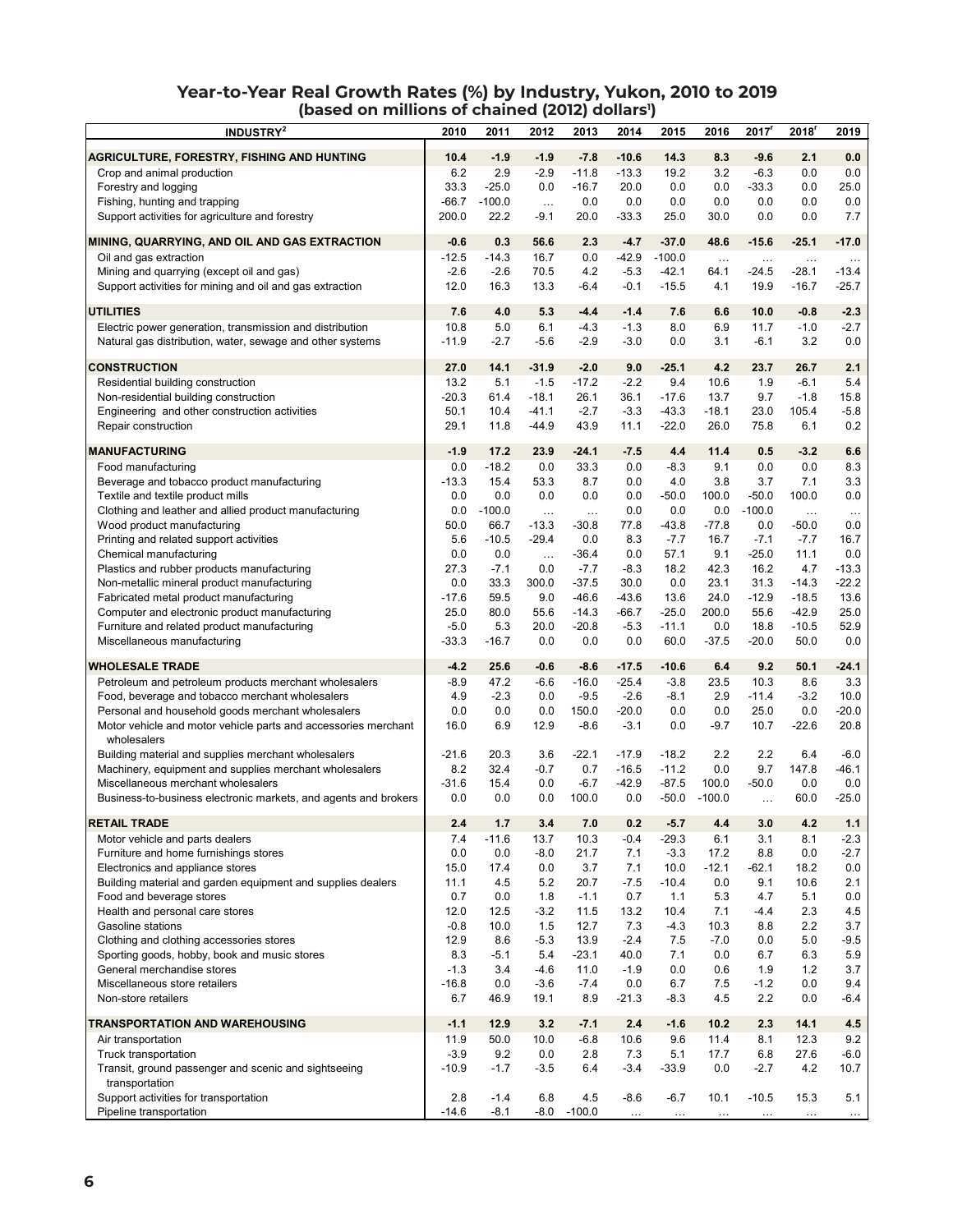#### **Year-to-Year Real Growth Rates (%) by Industry, 2010 to 2019 (continued)** (based on millions of chained (2012) dollars<sup>1</sup>)

| INDUSTRY <sup>2</sup>                                                                                                                     | 2010    | 2011    | 2012    | 2013    | 2014    | 2015    | 2016    | $2017$ <sup>r</sup> | 2018'   | 2019    |
|-------------------------------------------------------------------------------------------------------------------------------------------|---------|---------|---------|---------|---------|---------|---------|---------------------|---------|---------|
| TRANSPORTATION AND WAREHOUSING (continued)                                                                                                |         |         |         |         |         |         |         |                     |         |         |
| Postal service and couriers and messengers                                                                                                | $-1.5$  | $-1.6$  | $-3.2$  | 1.6     | $-6.5$  | $-5.2$  | $-1.8$  | $-7.4$              | $-2.0$  | 2.0     |
| Warehousing and storage                                                                                                                   | 0.0     | 0.0     | 0.0     | 0.0     | 0.0     | 0.0     | 0.0     | 0.0                 | 0.0     | 0.0     |
| <b>INFORMATION AND CULTURAL INDUSTRIES</b>                                                                                                | 11.5    | 2.6     | $-1.7$  | 4.2     | 1.8     | 1.4     | 10.6    | 21.1                | 4.3     | 4.3     |
| Publishing industries                                                                                                                     | $-3.9$  | 2.0     | $-14.0$ | 16.3    | $-46.0$ | 0.0     | 40.7    | 0.0                 | 42.1    | $-3.7$  |
| Motion picture and sound recording industries                                                                                             | 28.6    | $-44.4$ | 0.0     | 40.0    | 14.3    | 237.5   | $-25.9$ | -30.0               | 21.4    | 5.9     |
| Broadcasting (except Internet)                                                                                                            | 2.2     | 8.7     | $-8.0$  | 0.0     | $-6.5$  | 2.3     | 4.5     | $-6.5$              | 2.3     | 6.8     |
| Telecommunications                                                                                                                        | 15.3    | 4.1     | $-0.2$  | 2.5     | 4.7     | $-1.3$  | 12.6    | 26.8                | 2.9     | 4.5     |
| Data processing, hosting, and related services                                                                                            | $-23.5$ | $-30.8$ | $-77.8$ | 50.0    | $-33.3$ | $-50.0$ | 0.0     | 0.0                 | 100.0   | 0.0     |
| Other information services                                                                                                                | 5.6     | $-5.3$  | 8.3     | 17.9    | 15.2    | $-7.5$  | $-4.1$  | 4.3                 | $-2.0$  | 6.3     |
| Pay and specialty television, telecommunications and other<br>information services                                                        | 14.6    | 3.5     | 0.2     | 3.5     | 5.5     | $-2.0$  | 11.3    | 25.4                | 2.6     | 4.6     |
| <b>FINANCE AND INSURANCE</b>                                                                                                              | 8.0     | 23.4    | 1.3     | 0.6     | 0.3     | $-1.4$  | 4.4     | $-0.1$              | 3.1     | $-0.1$  |
| Credit intermediation and monetary authorities                                                                                            | 9.6     | 9.0     | $-4.1$  | $-0.3$  | 0.3     | $-2.4$  | 4.7     | $-0.3$              | 4.5     | 3.3     |
| Depository credit intermediation and monetary authorities                                                                                 | 13.3    | 8.9     | 6.5     | 0.0     | 0.3     | $-2.8$  | 4.1     | $-0.9$              | 4.0     | 2.3     |
| REAL ESTATE AND RENTAL AND LEASING                                                                                                        | 2.5     | 4.6     | 4.6     | 4.1     | 2.5     | 2.4     | 2.4     | 2.4                 | 3.1     | 2.5     |
| Real estate                                                                                                                               | 2.6     | 4.5     | 5.7     | 4.7     | 2.7     | 2.0     | 2.5     | 2.4                 | 2.9     | 2.5     |
| Rental and leasing services                                                                                                               | $-0.8$  | 7.9     | $-18.2$ | $-13.4$ | $-7.2$  | 17.8    | 0.0     | 1.9                 | 10.2    | 5.0     |
| Rental and leasing services (except automotive equipment)<br>and lessors of non-financial intangible assets (except<br>copyrighted works) | 6.3     | 9.0     | 9.6     | $-20.0$ | $-21.9$ | 22.0    | $-6.6$  | 0.0                 | 21.1    | 8.7     |
| PROFESSIONAL, SCIENTIFIC AND TECHNICAL SERVICES                                                                                           | 4.7     | 0.7     | 2.8     | 8.6     | 6.3     | $-8.5$  | $-6.1$  | $-6.9$              | 14.0    | 6.0     |
| Legal, accounting and related services                                                                                                    | $-2.1$  | 5.9     | 2.0     | $-1.6$  | $-7.5$  | $-5.6$  | $-0.5$  | $-3.6$              | 1.9     | $-3.7$  |
| Architectural, engineering and related services                                                                                           | 1.1     | 13.2    | 0.6     | 12.5    | 28.7    | $-24.5$ | $-13.8$ | $-16.3$             | 25.8    | 6.9     |
| Other professional, scientific and technical services including                                                                           | 12.8    | $-12.9$ | 0.6     | 30.0    | 5.9     | 8.1     | $-9.5$  | $-1.3$              | 8.8     | 12.6    |
| scientific research and development                                                                                                       |         |         |         |         |         |         |         |                     |         |         |
| Computer systems design and related services                                                                                              | 15.9    | $-9.8$  | 8.7     | $-10.0$ | $-22.2$ | $-5.7$  | $-6.1$  | 6.5                 | 66.7    | 1.8     |
| Advertising, public relations, and related services                                                                                       | 9.5     | 0.0     | 73.9    | $-57.5$ | 11.8    | 0.0     | 142.1   | $-17.4$             | $-13.2$ | 9.1     |
| <b>MANAGEMENT OF COMPANIES AND ENTERPRISES</b>                                                                                            | 10.0    | 2.6     | 0.0     | 1.3     | $-8.8$  | -6.8    | $-13.2$ | $-23.7$             | $-13.3$ | $-20.5$ |
|                                                                                                                                           |         |         |         |         |         |         |         |                     |         |         |
| ADMINISTRATIVE AND SUPPORT, WASTE MANAGEMENT<br><b>AND REMEDIATION SERVICES</b>                                                           | 4.0     | 2.6     | $-0.9$  | $-2.2$  | 1.0     | $-3.8$  | 0.7     | $-5.0$              | $-1.4$  | 1.8     |
| Administrative and support services                                                                                                       | 4.6     | $-1.2$  | $-2.8$  | $-2.1$  | 0.4     | $-3.4$  | 1.8     | $-4.8$              | 1.8     | 4.0     |
| Waste management and remediation services                                                                                                 | 1.7     | 19.7    | 5.5     | $-1.3$  | 2.6     | $-6.4$  | $-2.7$  | $-4.2$              | $-14.7$ | $-3.4$  |
|                                                                                                                                           |         |         |         |         |         |         |         |                     |         |         |
| <b>EDUCATIONAL SERVICES</b>                                                                                                               | 2.3     | 0.3     | 3.8     | $-0.9$  | 2.0     | 0.7     | 1.3     | 3.0                 | 2.6     | 4.3     |
| <b>HEALTH CARE AND SOCIAL ASSISTANCE</b>                                                                                                  | 3.2     | 1.1     | 4.0     | 5.0     | 2.1     | 0.8     | 2.9     | 1.4                 | 2.1     | 2.9     |
| Health care                                                                                                                               | 3.7     | 2.8     | 5.0     | 3.7     | 2.9     | 1.1     | 3.3     | 1.5                 | 2.0     | 2.3     |
| Social assistance                                                                                                                         | 1.4     | $-4.3$  | 0.7     | 10.2    | $-0.6$  | -0.6    | 1.1     | 1.1                 | 2.6     | 5.0     |
|                                                                                                                                           |         |         |         |         |         |         |         |                     |         |         |
| <b>ARTS, ENTERTAINMENT AND RECREATION</b>                                                                                                 | $-6.5$  | $-12.4$ | 3.5     | $-1.7$  | 2.6     | $-5.1$  | 13.4    | 3.9                 | $-3.0$  | 0.0     |
| Performing arts, spectator sports and related industries, and                                                                             | $-5.4$  | $-17.0$ | 5.5     | $0.0\,$ | 5.2     | $-23.5$ | 6.5     | $-1.5$              | $0.0\,$ | $0.0\,$ |
| heritage institutions<br>Amusement, gambling and recreation industries                                                                    | $-8.9$  | $-2.4$  | 0.0     | $-5.0$  | $-2.6$  | 32.4    | 24.5    | 9.8                 | $-6.0$  | 0.0     |
| <b>ACCOMMODATION AND FOOD SERVICES</b>                                                                                                    | 1.0     | 7.4     | 1.7     | $-0.4$  | $-3.6$  | $-0.3$  | 5.6     | 3.7                 | $-0.2$  | 6.4     |
| Accommodation services                                                                                                                    | $-2.6$  | 5.0     | 1.9     | $-3.3$  | $-3.8$  | $-1.8$  | 5.8     | 5.5                 | $-0.8$  | 9.1     |
| Food services and drinking places                                                                                                         | 7.5     | 11.3    | 1.7     | 4.5     | $-3.3$  | 2.7     | 5.0     | 0.9                 | 0.6     | 2.5     |
|                                                                                                                                           |         |         |         |         |         |         |         |                     |         |         |
| OTHER SERVICES (EXCEPT PUBLIC ADMINISTRATION)                                                                                             | 2.5     | 4.5     | $-6.4$  | $-6.4$  | $-0.8$  | -8.2    | 10.3    | 1.6                 | 1.8     | 0.0     |
| Repair and maintenance                                                                                                                    | 4.5     | 11.5    | $-16.1$ | $-19.2$ | 1.0     | 4.7     | 6.3     | 5.9                 | 4.0     | $-1.5$  |
| Personal services and private households                                                                                                  | 1.4     | 1.4     | 0.0     | $-6.9$  | 7.5     | $-5.6$  | $-4.4$  | 0.0                 | 3.1     | 4.5     |
| Religious, grant-making, civic, and professional and similar<br>organizations                                                             | 2.0     | 0.5     | $-1.0$  | 1.9     | $-4.2$  | $-16.3$ | 20.0    | $-1.0$              | 0.0     | $-0.5$  |
| PUBLIC ADMINISTRATION                                                                                                                     | 1.1     | 2.6     | $-0.2$  | 2.2     | 0.7     | 0.4     | 2.3     | 0.4                 | 1.8     | 1.2     |
| Federal government public administration                                                                                                  | $-0.3$  | 3.8     | $-3.3$  | $-1.5$  | 1.9     | 3.1     | 1.7     | 0.3                 | 3.5     | 2.0     |
| Provincial and territorial public administration                                                                                          | 2.5     | 1.6     | $1.2$   | 2.0     | $-0.1$  | $-0.6$  | 2.6     | 0.1                 | 1.6     | 2.1     |
| Local, municipal, regional and aboriginal public administration                                                                           | $-1.4$  | 4.4     | $-2.0$  | 4.5     | 2.1     | 1.5     | 1.7     | 1.2                 | 1.7     | $-0.9$  |
| <b>ALL INDUSTRIES</b>                                                                                                                     | 4.3     | 4.9     | 4.0     | 1.5     | 0.7     | $-7.6$  | 7.2     | 2.0                 | 3.8     | 0.7     |
|                                                                                                                                           |         |         |         |         |         |         |         |                     |         |         |

 $r =$  revised

... = not appropriate/applicable

<sup>1,2</sup> See endnotes on page 8.